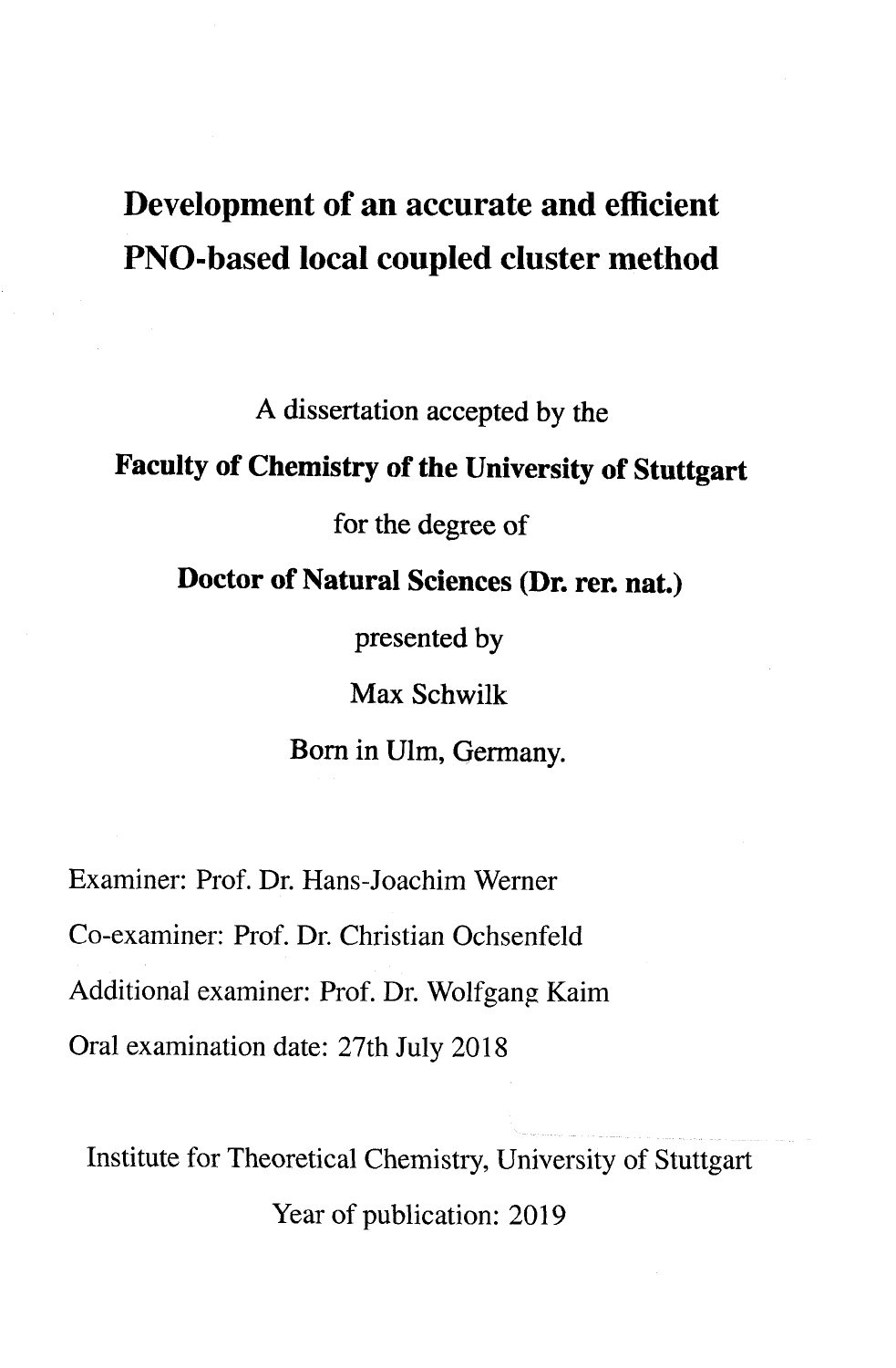## **Contents**

| 1                    |          | Indices, acronyms, and abbreviations              | 1  |  |  |  |
|----------------------|----------|---------------------------------------------------|----|--|--|--|
| $\mathbf{2}$         | Abstract |                                                   |    |  |  |  |
| Zusammenfassung<br>3 |          |                                                   | 7  |  |  |  |
| 4                    |          | <b>Introduction</b>                               | 9  |  |  |  |
| 5                    |          | <b>Theoretical background</b>                     | 17 |  |  |  |
|                      | 5.1      |                                                   | 17 |  |  |  |
|                      | 5.2      |                                                   | 19 |  |  |  |
|                      | 5.3      |                                                   | 20 |  |  |  |
|                      | 5.4      | Generalized time-independent Wick's theorem       | 21 |  |  |  |
|                      | 5.5      |                                                   | 22 |  |  |  |
|                      | 5.6      | Characteristics of the coupled cluster method     | 25 |  |  |  |
|                      | 5.7      | Møller-Plesset perturbation theory (MPPT)         | 28 |  |  |  |
|                      | 5.8      | The link between coupled cluster and MPPT         | 31 |  |  |  |
|                      | 5.9      |                                                   |    |  |  |  |
| 6                    |          | Local pair natural orbitals based coupled cluster | 39 |  |  |  |
|                      | 6.1      |                                                   | 39 |  |  |  |
|                      | 6.2      | Basis sets for accurate coupled cluster methods   | 46 |  |  |  |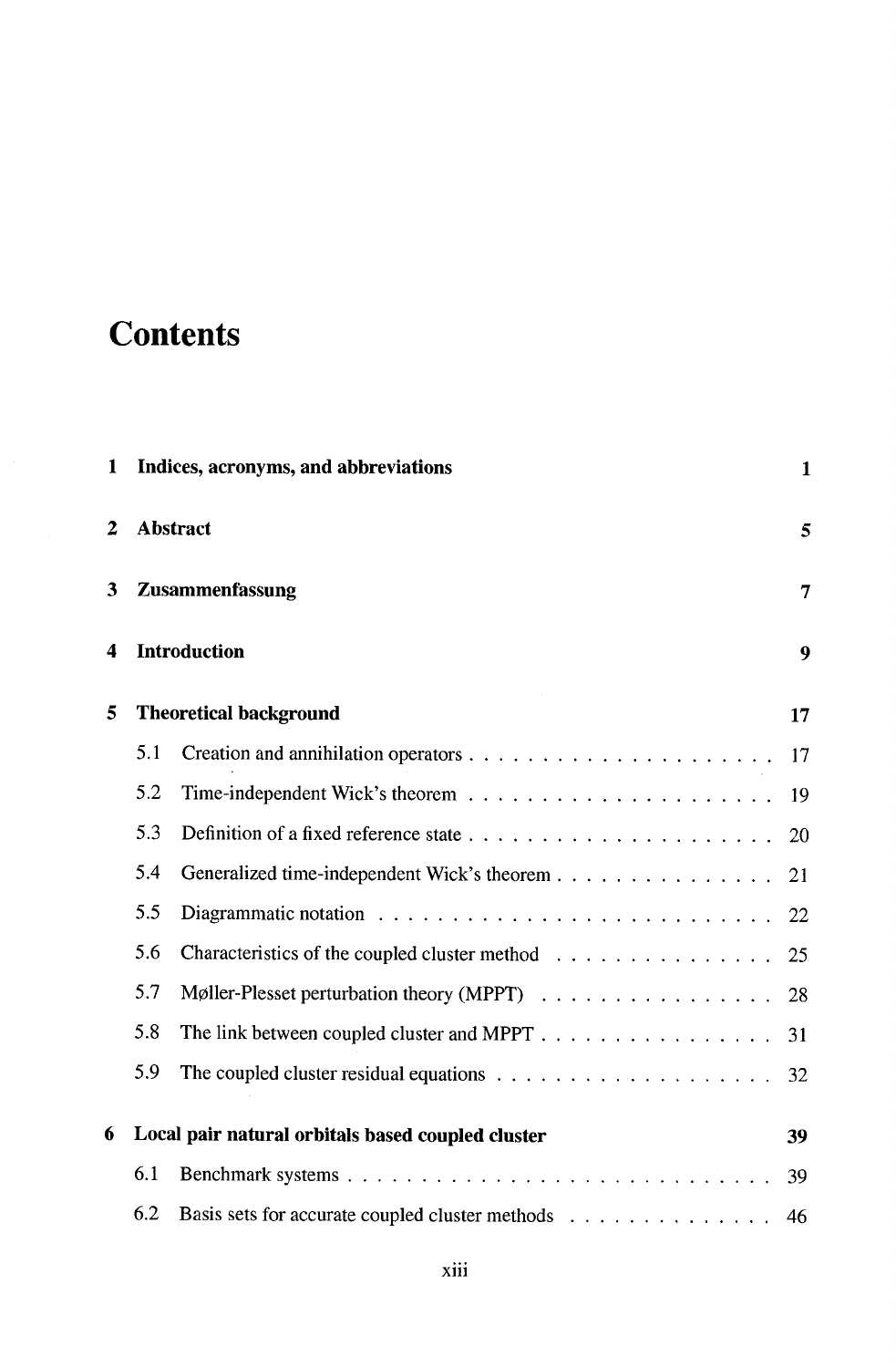### xiv CONTENTS

| 6.3 |     |                               |                                                           |  |  |  |  | 49  |
|-----|-----|-------------------------------|-----------------------------------------------------------|--|--|--|--|-----|
|     |     | 6.3.1                         |                                                           |  |  |  |  | 50  |
|     |     | 6.3.2                         | Projected Atomic Orbitals (PAOs)                          |  |  |  |  | 50  |
|     |     | 6.3.3                         |                                                           |  |  |  |  | 53  |
|     |     | 6.3.4                         |                                                           |  |  |  |  | 55  |
|     | 6.4 |                               | Closed shell coupled cluster with local orbitals          |  |  |  |  | 56  |
|     | 6.5 |                               | Domain approximations and domain corrections              |  |  |  |  | 64  |
|     | 6.6 |                               | The PNO-LCCSD residual equations in algebraic notation    |  |  |  |  | 72  |
|     | 6.7 |                               |                                                           |  |  |  |  | 75  |
|     |     | 6.7.1                         | Very distant pair and distant pair approximations         |  |  |  |  | 77  |
|     |     | 6.7.2                         | Weak, close, and strong pair approximations               |  |  |  |  | 82  |
|     | 6.8 |                               | Local density fitting and integral transformations        |  |  |  |  | 94  |
|     | 6.9 |                               |                                                           |  |  |  |  |     |
|     |     |                               |                                                           |  |  |  |  |     |
|     |     |                               | 6.10.1 Local F12-specific pair approximations 113         |  |  |  |  |     |
|     |     |                               | 6.10.2 Local F12-specific domain approximations 115       |  |  |  |  |     |
|     |     |                               | 6.11 Local PNO-based perturbative triples correction 116  |  |  |  |  |     |
|     |     |                               | 6.12 Local coupled cluster and many-body interactions 118 |  |  |  |  |     |
|     |     |                               |                                                           |  |  |  |  |     |
|     |     |                               |                                                           |  |  |  |  |     |
|     |     |                               |                                                           |  |  |  |  |     |
|     |     |                               |                                                           |  |  |  |  |     |
|     |     |                               |                                                           |  |  |  |  |     |
|     |     |                               | 6.15.3 Scaling with the number of processors 130          |  |  |  |  |     |
| 7   |     | <b>Benchmark applications</b> |                                                           |  |  |  |  | 133 |
|     | 7.1 |                               |                                                           |  |  |  |  |     |
|     |     |                               |                                                           |  |  |  |  |     |